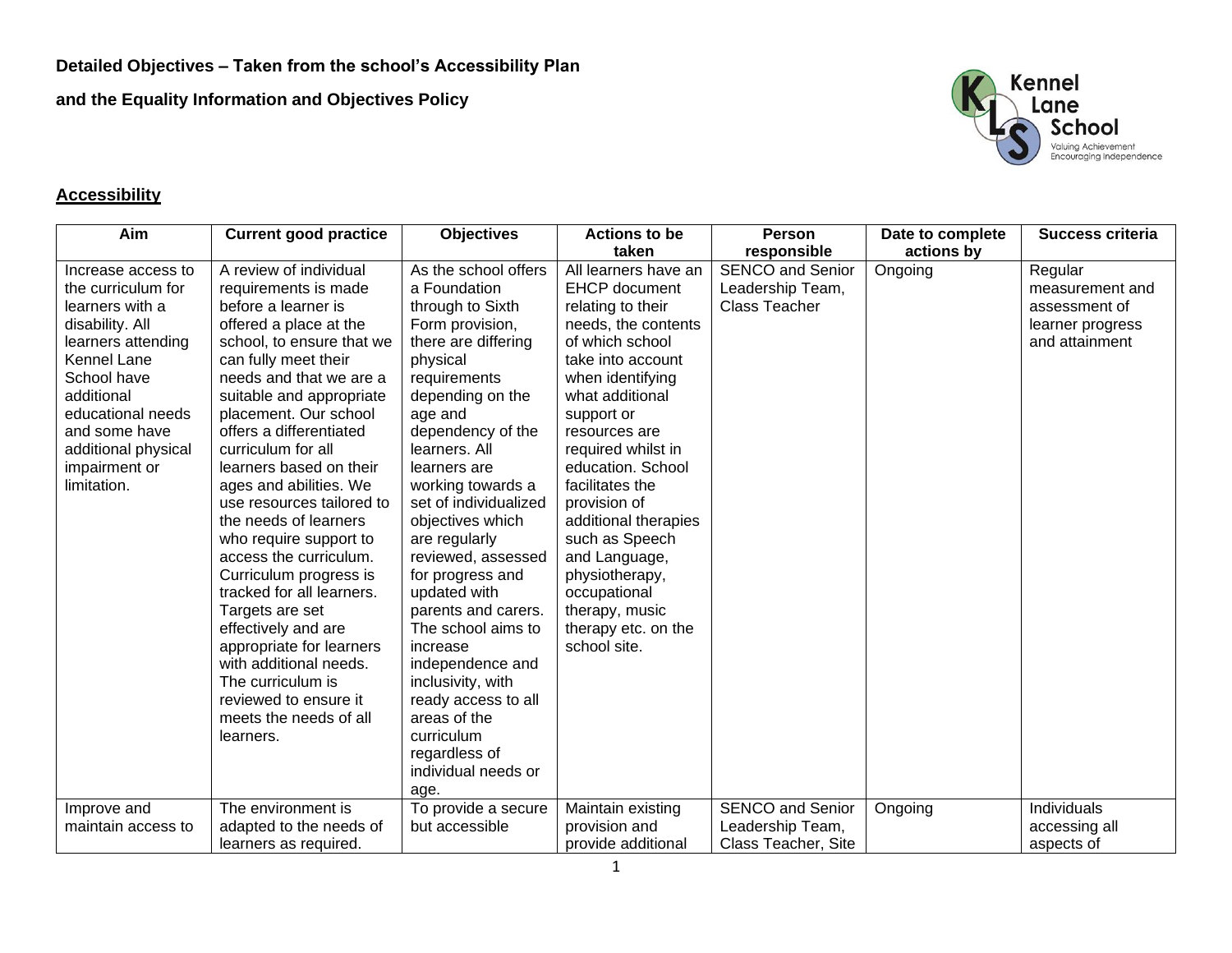| the physical<br>environment                                                   | This includes:<br>Ramps<br>Wheelchair accessible<br>automatic door buttons<br>in appropriate areas of<br>school<br>Corridor width<br>Disabled parking bays<br>Disabled toilets and<br>changing facilities<br>Library shelves at<br>wheelchair-accessible<br>height<br>Height adjustable tables<br>Accessible model<br>kitchen in the food tech<br>room<br>Wheelchair accessible<br>mini bus for offsite<br>activities<br>Provision of manual<br>handling equipment and<br>hoists | environment that is<br>age appropriate.                                                                                                                             | resources or<br>adaptations as<br>deemed necessary.<br>Risk assess and<br>review individual<br>needs and<br>provision whenever<br>there is need due to<br>circumstances or<br>annually, as<br>appropriate.                                                      | Manager, Support<br>Staff                                                                |         | education with no<br>limitations due to<br>the physical<br>environment or lack<br>of provisions.                                  |
|-------------------------------------------------------------------------------|----------------------------------------------------------------------------------------------------------------------------------------------------------------------------------------------------------------------------------------------------------------------------------------------------------------------------------------------------------------------------------------------------------------------------------------------------------------------------------|---------------------------------------------------------------------------------------------------------------------------------------------------------------------|-----------------------------------------------------------------------------------------------------------------------------------------------------------------------------------------------------------------------------------------------------------------|------------------------------------------------------------------------------------------|---------|-----------------------------------------------------------------------------------------------------------------------------------|
| Improve the<br>delivery of<br>information to<br>learners with a<br>disability | Our school uses a range<br>of communication<br>methods to ensure<br>information is accessible.<br>This includes:<br>Internal signage<br>Large print resources<br>Pictorial or symbolic<br>representations<br>Various individualised<br>communication aids<br>A high ratio of support<br>staff in each class<br>Staff training and<br>development supporting<br>the delivery of learning<br>schemes<br>Use of appropriate<br>Technology                                           | To ensure that all<br>appropriate<br>activities and<br>lessons are<br>accessible to<br>learners regardless<br>of their age,<br>abilities or physical<br>limitations | Provide<br>individualised time<br>tables and<br>schemes of work,<br>appropriate to the<br>abilities of the<br>learners, in line with<br>the wider<br>curriculum and<br>termly planning,<br>delivering a<br>progression of both<br>understanding and<br>learning | Teachers, Key<br>Stage Leaders and<br>senior Leadership<br>Team, Support<br><b>Staff</b> | Ongoing | Measurement and<br>assessment of<br>learner attainment<br>and progress<br>evidencing<br>continuing learning<br>and understanding. |